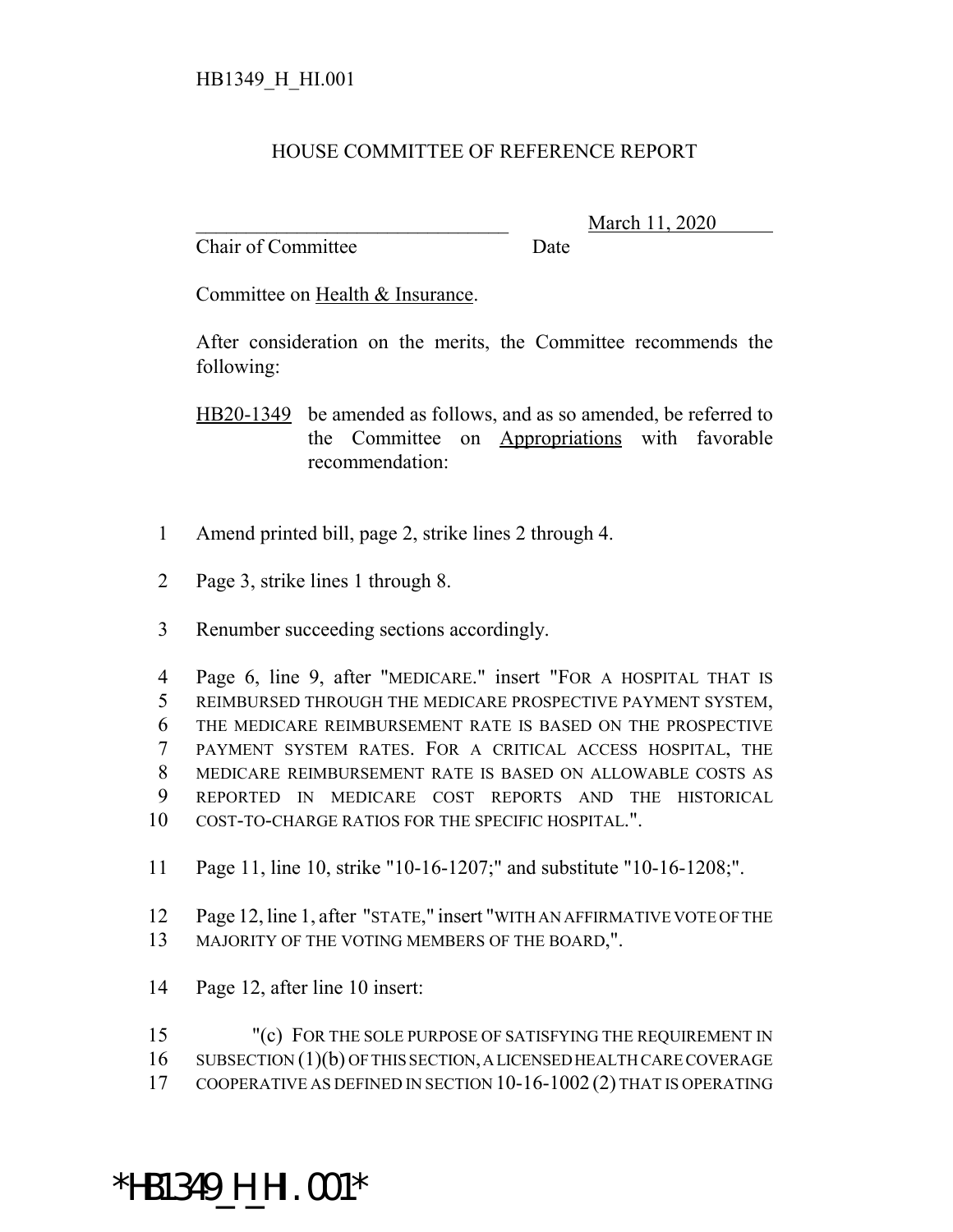IN A COUNTY IS CONSIDERED ONE OF THE TWO REQUIRED CARRIERS FOR THAT COUNTY. UPON RATE-FILING BY A LICENSED HEALTH CARE COVERAGE COOPERATIVE AND A CARRIER, IN THE INDIVIDUAL, SMALL GROUP, OR LARGE GROUP MARKET, THE COMMISSIONER SHALL EXEMPT THE CARRIER FROM OFFERING THE COLORADO OPTION PLAN IN THAT COUNTY.".

Reletter succeeding paragraph accordingly.

 Page 14, line 9, strike "TO MITIGATE" and substitute "DESIGNED TO PREVENT".

Page 14, line 11 after "LINE;" insert "AND".

 Page 14, strike lines 13 through 16 and substitute "BASED ON THE ACTUARIAL VALUE OF SILVER PLANS.".

 Page 16, lines 10 and 11, strike "HOSPITAL-BASED HEALTH CARE PROVIDERS IN COLORADO" and substitute "A STATEWIDE, MULTI-SPECIALTY ASSOCIATION REPRESENTING PHYSICIANS".

Page 16, strike lines 16 through 22 and substitute:

 "(5) (a) THE COMMISSIONER MAY, IN CONSULTATION WITH THE DEPARTMENT OF HEALTH CARE POLICY AND FINANCING AND THE BOARD, EXEMPT A HOSPITAL FROM OR CHANGE THE HOSPITAL REIMBURSEMENT RATE FORMULA IF THE HOSPITAL:

**(I) DEMONSTRATES THAT THE HOSPITAL REIMBURSEMENT RATE**  FOR THAT HOSPITAL WILL REQUIRE THE HOSPITAL TO CEASE CURRENT LEVELS OF SERVICE AS A DIRECT RESULT OF THE COLORADO OPTION PLAN; OR

 (II) IS NEGOTIATING A CONTRACT IN GOOD FAITH WITH A LICENSED HEALTH CARE COVERAGE COOPERATIVE AS DEFINED IN SECTION 10-16-1002 (2) TO SET REIMBURSEMENT RATES.".

Page 17, strike lines 3 through 16 and substitute:

 "**10-16-1207. Colorado option plan - expansion into the small group market - rules.** (1) ON OR AFTER JULY 1, 2024, WITH AN AFFIRMATIVE VOTE OF THE MAJORITY OF THE BOARD AND IN CONSULTATION WITH THE DEPARTMENT OF HEALTH CARE POLICY AND

## \*HB1349\_H\_HI.001\* -2-